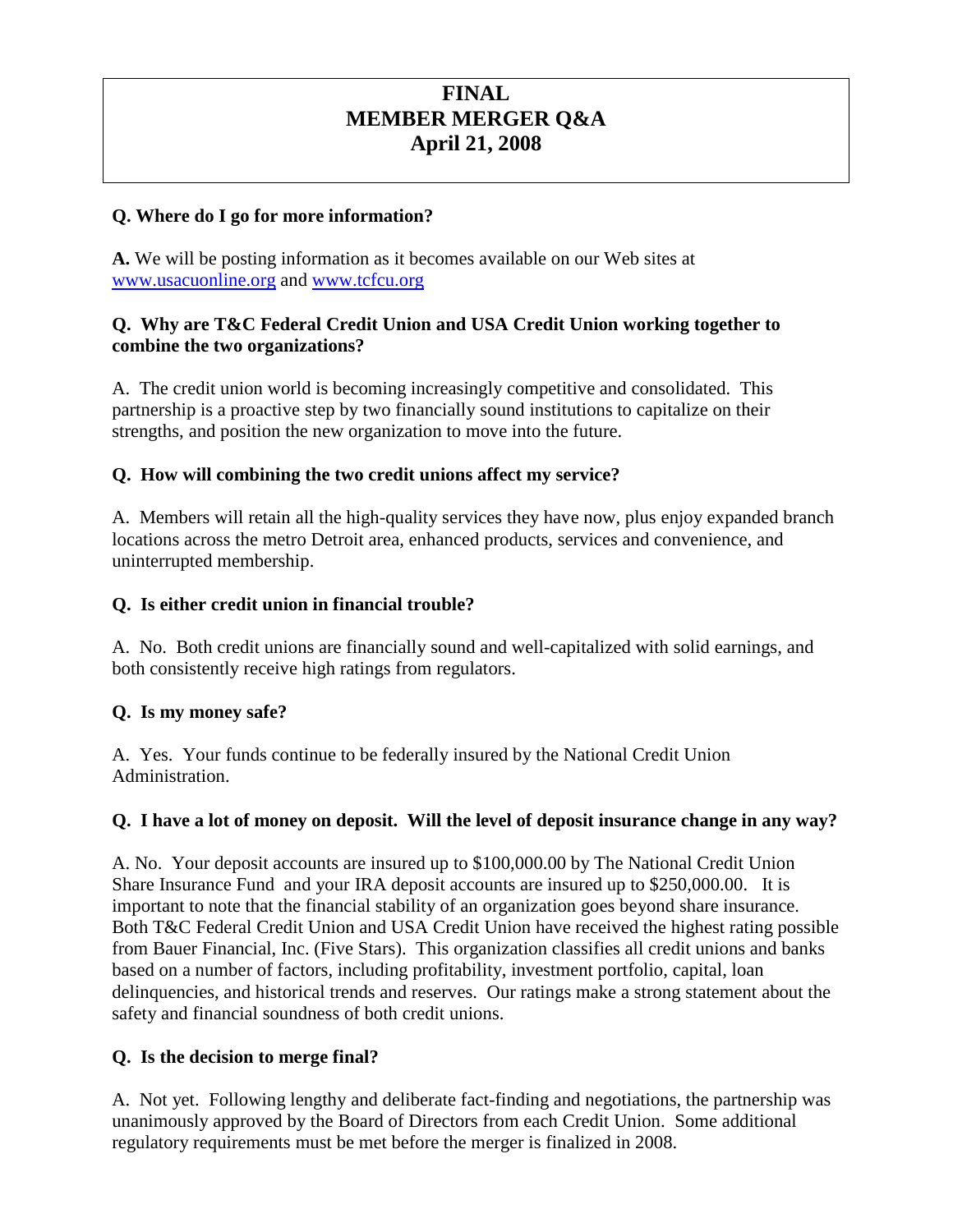### **Q. Will all members be required to vote on this?**

A. No. Only T&C Federal Credit Union members are required to vote to merge with USA Credit Union.

### **Q. Why do current T&C Federal Credit Union Members have the opportunity to vote on the merger, while USA Credit Union members do not?**

A. Because the membership of T&C Federal Credit Union will be merging into the existing charter of USA Credit Union, and because credit unions are member owned, any changes of this nature must be voted on by the membership that will merge into another credit union. This is a requirement of the National Credit Union Administration, which is the federal regulatory agency responsible for governing Federally Chartered credit unions.

### **Q. Will the credit union name change?**

A. Yes, the new credit union name will be Genisys Credit Union. The name comes straight out of our roots. "Gen" from General Motors members who started T&C and "isys" from Unisys members who form the foundation of USA. We are not forgetting who we are or where we came from.

### **Q. Who will lead the new Genisys Credit Union?**

A. Dianne Addington, current President and Chief Executive Officer of T&C Federal Credit Union will remain in that capacity in the new Genisys Credit Union. Mary McDonald, CEO of USA Credit Union, will help lead the combination of the two organizations until her planned retirement in 2009. A combination of T&C and USA's current Board members will set policy and provide direction for Genisys Credit Union.

## **Q. Will there be layoffs?**

A. No layoffs are planned or anticipated. Employees will also retain benefits.

### **Q. Are you going to close my Branch?**

A. No. No branches will be closed as a result of this business combination. .

### **Q. When will I be able to start using the other credit union's branches?**

A. The date for branch availability will be announced after the merger becomes effective in December 2008. In the meantime, if a particular branch is already a part of the shared network (CU Service Centers), members can use those branches now.

### **Q. How will I be notified if there are any changes to my account?**

A. Members will continue to receive updates via postcards, newsletters, statements, Web sites and lobby brochures. Please be sure to read all material sent to you from your credit union.

### **Q. When will I start to notice a change?**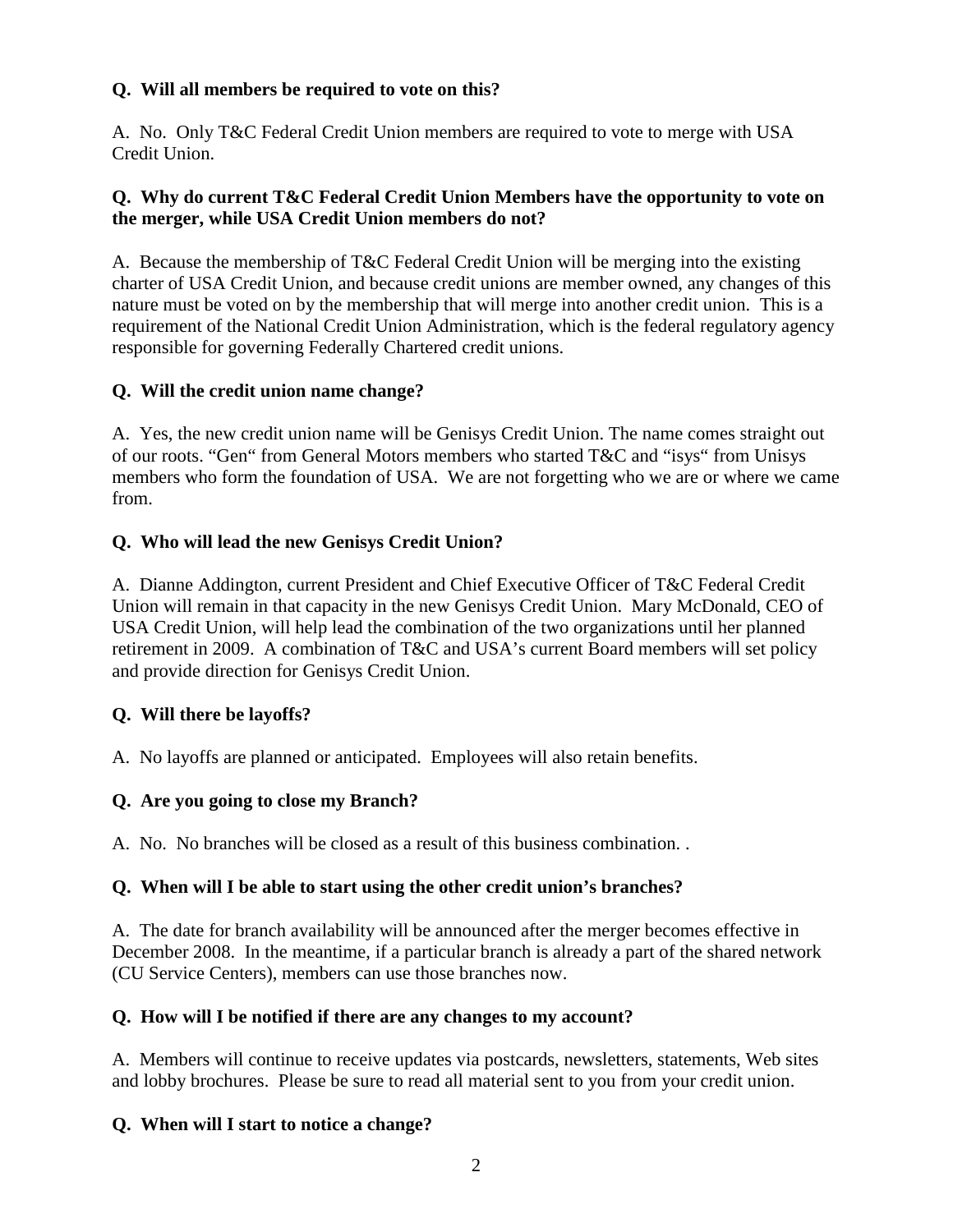A. Beginning January 2009, operations will combine slowly over a period of about 12 months. Members will be kept informed of changes and new opportunities as they become available.

## **Q. Since we will be bigger, will we operate like a bank?**

A. No. We will stay a nonprofit, member-owned financial cooperative and serve members in the traditional credit union manner, including community based service.

### **Q. What is the advantage of being bigger?**

A. Combining the best of both organizations means a credit union with expanded products and services, more financial assets, combined technology and personnel skills and expanded diversification of membership.

### **Q. Will the changes cost members (e.g.,new checks)?**

A. No. Members will not incur costs.

### **Q. Will my account number(s) change as a result of the merger?**

A. There will not be an immediate change in your account numbers. However, once the computer systems of the two credit unions are combined, there may be a change in some of the account numbers. Those members with accounts that are affected will be contacted well in advance of the changes.

## **Q. Will my direct deposit continue to post to my account(s) without interruption?**

A. Yes. Your direct deposit will continue to be posted to your existing accounts without interruption.

## **Q. Will my loan or certificate rate change?**

A. The rate on your fixed rate loan or share certificate will remain the same until the end of the term. Any renewals or new loans will be subject to current rates.

## **Q. Will my Visa credit card, ATM card, debit MasterCard and Bill Payment still work?**

A. Yes. Your Visa, ATM, debit MasterCard and Bill Payment will continue to work. As your cards expire they will be replaced with new cards that will reflect the Genisys identity. As integration plans are formalized, you can be assured that if any changes are made to your account numbers, we will ensure that the adjustments to your Bill Payment, automatic transfers and your ACH transactions will be taken care of by our staff.

### **Q. I am a member of both T&C Federal Credit Union and USA Credit Union. Can I combine my accounts? Can I keep them separate if I wish to do so?**

A. You may maintain separate accounts. However, if you wish to combine them you may do so once the computer systems are combined in 2009.